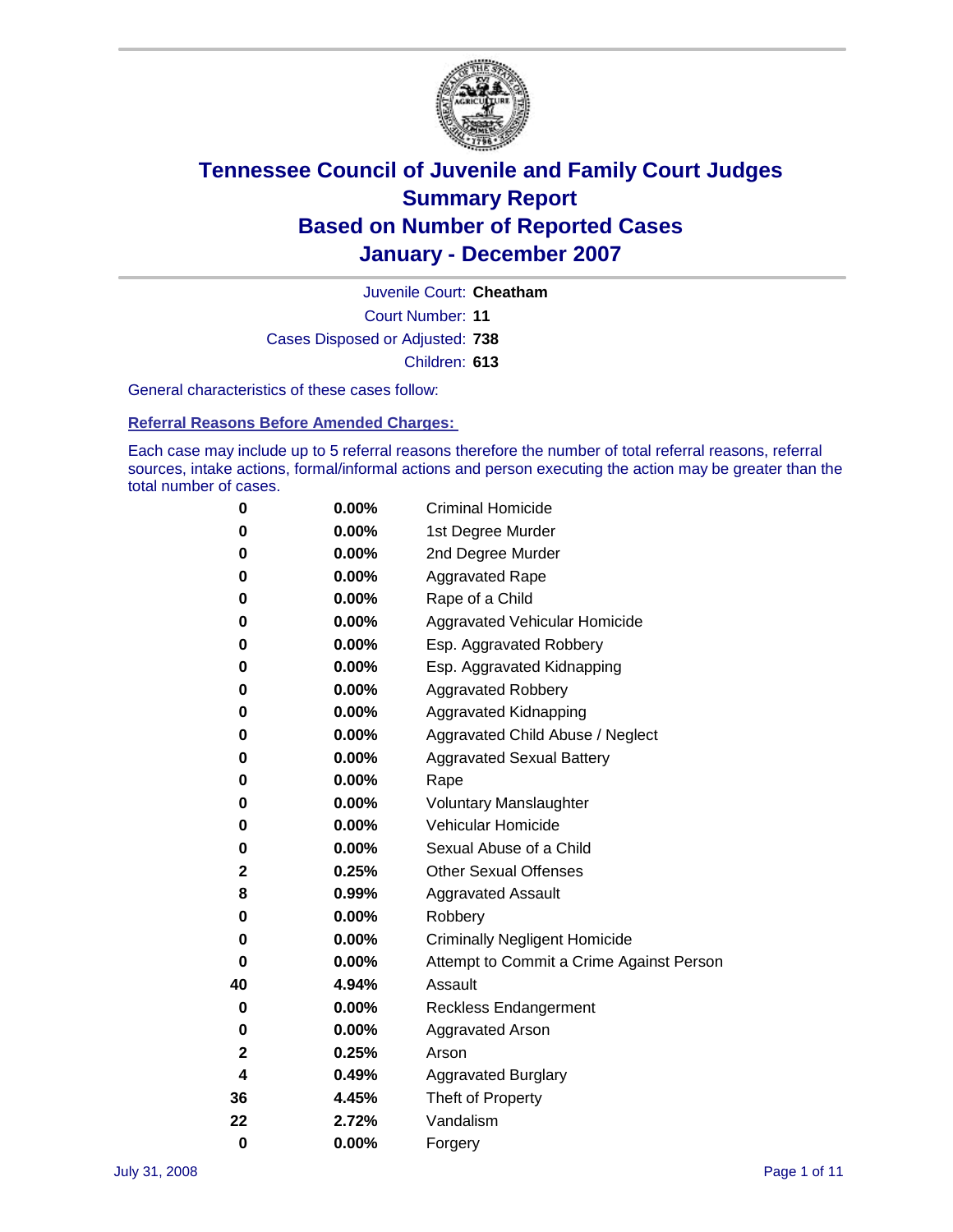

Court Number: **11** Juvenile Court: **Cheatham** Cases Disposed or Adjusted: **738** Children: **613**

### **Referral Reasons Before Amended Charges:**

Each case may include up to 5 referral reasons therefore the number of total referral reasons, referral sources, intake actions, formal/informal actions and person executing the action may be greater than the total number of cases.

| 0           | 0.00%    | <b>Worthless Checks</b>                                     |  |  |
|-------------|----------|-------------------------------------------------------------|--|--|
| 0           | 0.00%    | Illegal Possession / Fraudulent Use of Credit / Debit Cards |  |  |
| 8           | 0.99%    | <b>Burglary</b>                                             |  |  |
| $\mathbf 2$ | 0.25%    | Unauthorized Use of a Vehicle                               |  |  |
| $\bf{0}$    | 0.00%    | <b>Cruelty to Animals</b>                                   |  |  |
| 0           | $0.00\%$ | Sale of Controlled Substances                               |  |  |
| 14          | 1.73%    | <b>Other Drug Offenses</b>                                  |  |  |
| 54          | 6.67%    | Possession of Controlled Substances                         |  |  |
| $\mathbf 0$ | 0.00%    | <b>Criminal Attempt</b>                                     |  |  |
| 0           | 0.00%    | Carrying Weapons on School Property                         |  |  |
| 1           | 0.12%    | Unlawful Carrying / Possession of a Weapon                  |  |  |
| 3           | 0.37%    | <b>Evading Arrest</b>                                       |  |  |
| 0           | 0.00%    | Escape                                                      |  |  |
| 3           | 0.37%    | Driving Under Influence (DUI)                               |  |  |
| 31          | 3.83%    | Possession / Consumption of Alcohol                         |  |  |
| 0           | 0.00%    | Resisting Stop, Frisk, Halt, Arrest or Search               |  |  |
| 1           | 0.12%    | <b>Aggravated Criminal Trespass</b>                         |  |  |
| 3           | 0.37%    | Harassment                                                  |  |  |
| 0           | $0.00\%$ | Failure to Appear                                           |  |  |
| 3           | 0.37%    | Filing a False Police Report                                |  |  |
| 1           | 0.12%    | Criminal Impersonation                                      |  |  |
| 6           | 0.74%    | <b>Disorderly Conduct</b>                                   |  |  |
| 6           | 0.74%    | <b>Criminal Trespass</b>                                    |  |  |
| 0           | 0.00%    | <b>Public Intoxication</b>                                  |  |  |
| 0           | 0.00%    | Gambling                                                    |  |  |
| 231         | 28.55%   | Traffic                                                     |  |  |
| 11          | 1.36%    | <b>Local Ordinances</b>                                     |  |  |
| 0           | $0.00\%$ | Violation of Wildlife Regulations                           |  |  |
| 0           | $0.00\%$ | Contempt of Court                                           |  |  |
| 27          | 3.34%    | Violation of Probation                                      |  |  |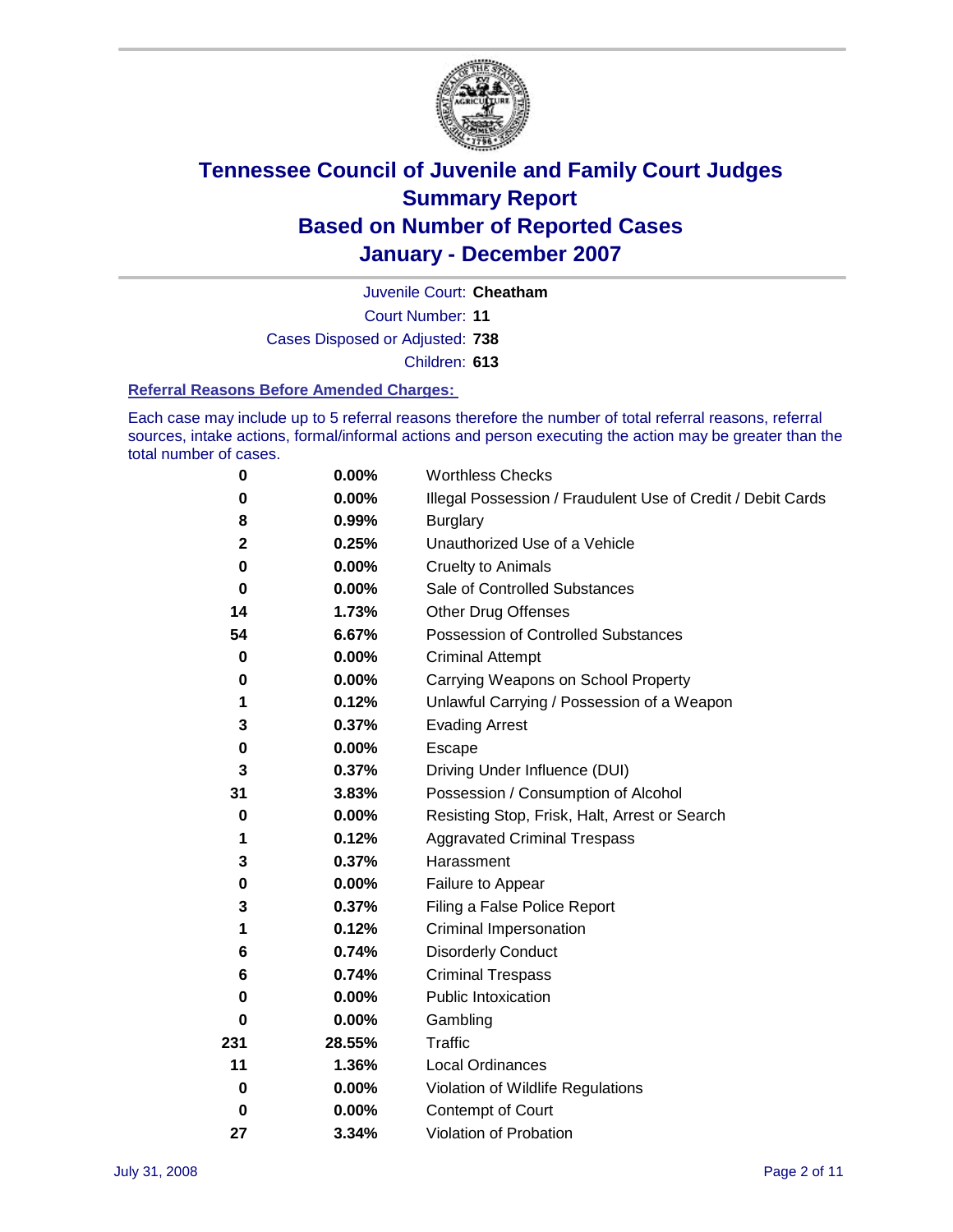

Court Number: **11** Juvenile Court: **Cheatham** Cases Disposed or Adjusted: **738** Children: **613**

### **Referral Reasons Before Amended Charges:**

Each case may include up to 5 referral reasons therefore the number of total referral reasons, referral sources, intake actions, formal/informal actions and person executing the action may be greater than the total number of cases.

| 809      | 100.00%  | <b>Total Referrals</b>                 |
|----------|----------|----------------------------------------|
| 30       | 3.71%    | Other                                  |
| 0        | 0.00%    | <b>Consent to Marry</b>                |
| 0        | $0.00\%$ | <b>Request for Medical Treatment</b>   |
| 0        | $0.00\%$ | <b>Child Support</b>                   |
| 20       | 2.47%    | Paternity / Legitimation               |
| 3        | 0.37%    | Visitation                             |
| 46       | 5.69%    | Custody                                |
| 0        | $0.00\%$ | <b>Foster Care Review</b>              |
| 0        | $0.00\%$ | <b>Administrative Review</b>           |
| 0        | 0.00%    | <b>Judicial Review</b>                 |
| 0        | $0.00\%$ | Violation of Informal Adjustment       |
| 0        | $0.00\%$ | <b>Violation of Pretrial Diversion</b> |
| 1        | 0.12%    | <b>Termination of Parental Rights</b>  |
| 77       | 9.52%    | Dependency / Neglect                   |
| $\bf{0}$ | 0.00%    | <b>Physically Abused Child</b>         |
| 0        | $0.00\%$ | <b>Sexually Abused Child</b>           |
| 3        | 0.37%    | <b>Violation of Curfew</b>             |
| 0        | 0.00%    | Violation of a Valid Court Order       |
| 56       | 6.92%    | Possession of Tobacco Products         |
| 1        | 0.12%    | Out-of-State Runaway                   |
| 18       | 2.22%    | In-State Runaway                       |
| 22       | 2.72%    | Truancy                                |
| 7        | 0.87%    | <b>Unruly Behavior</b>                 |
| 6        | 0.74%    | Violation of Aftercare                 |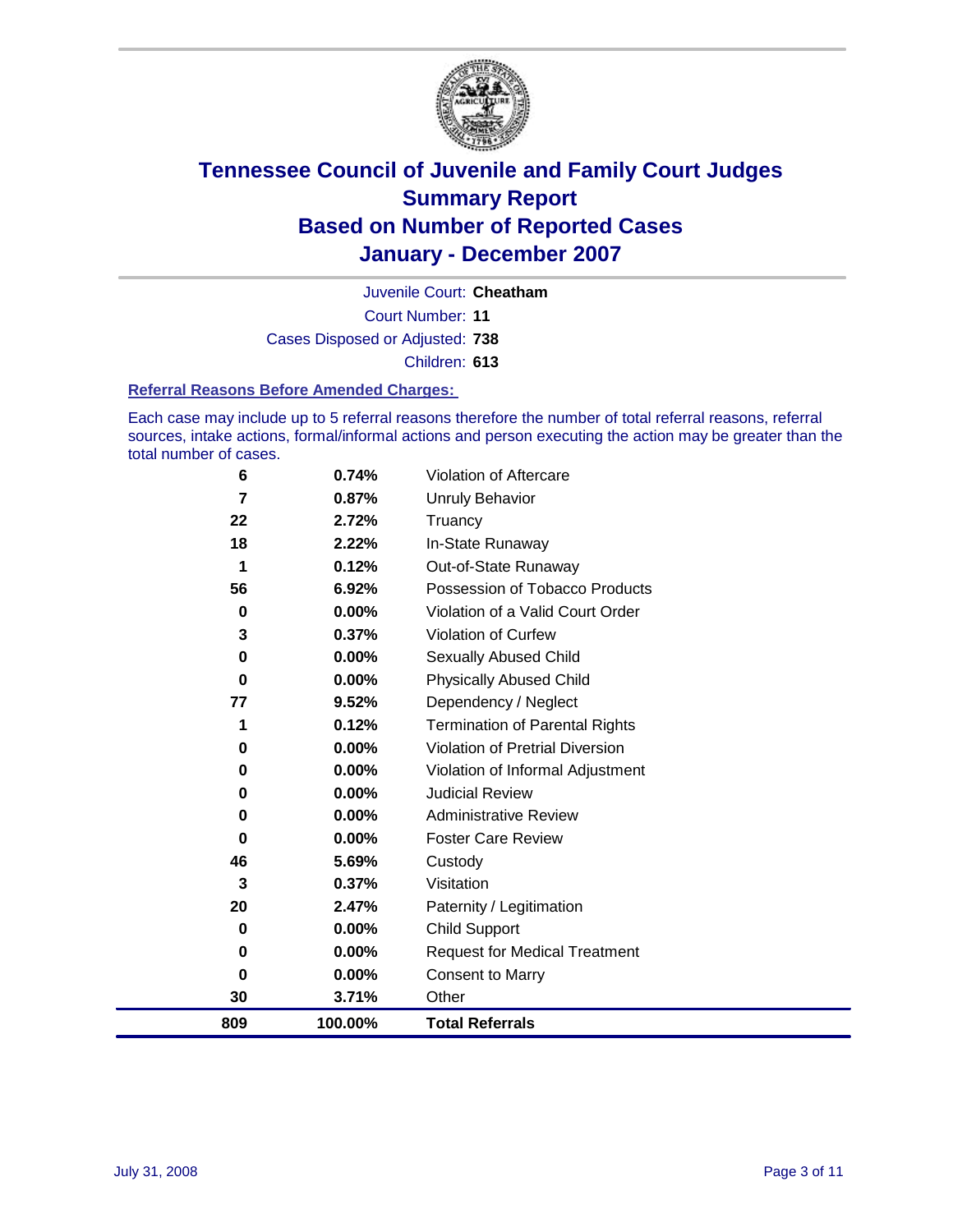

Court Number: **11** Juvenile Court: **Cheatham** Cases Disposed or Adjusted: **738** Children: **613**

### **Referral Sources: 1**

| 809          | 100.00% | <b>Total Referral Sources</b>     |
|--------------|---------|-----------------------------------|
| 12           | 1.48%   | Other                             |
| 0            | 0.00%   | Unknown                           |
| 0            | 0.00%   | Hospital                          |
| 13           | 1.61%   | Child & Parent                    |
| 21           | 2.60%   | Victim                            |
| 0            | 0.00%   | <b>Other Court</b>                |
| $\bf{0}$     | 0.00%   | Social Agency                     |
| 31           | 3.83%   | <b>Court Staff</b>                |
| 0            | 0.00%   | <b>District Attorney's Office</b> |
| 0            | 0.00%   | <b>Other State Department</b>     |
| 63           | 7.79%   | <b>DCS</b>                        |
| $\mathbf{2}$ | 0.25%   | <b>CSA</b>                        |
| 99           | 12.24%  | School                            |
| 0            | 0.00%   | Self                              |
| 36           | 4.45%   | Relatives                         |
| 88           | 10.88%  | Parents                           |
| 444          | 54.88%  | Law Enforcement                   |

### **Age of Child at Referral: 2**

| 613 | 100.00% | <b>Total Child Count</b> |
|-----|---------|--------------------------|
| 0   | 0.00%   | Unknown / Not Reported   |
| 1   | 0.16%   | Ages 19 and Over         |
| 204 | 33.28%  | Ages 17 through 18       |
| 199 | 32.46%  | Ages 15 through 16       |
| 68  | 11.09%  | Ages 13 through 14       |
| 31  | 5.06%   | Ages 11 through 12       |
| 110 | 17.94%  | Ages 10 and Under        |
|     |         |                          |

<sup>1</sup> If different than number of Referral Reasons (809), verify accuracy of your court's data.

One child could be counted in multiple categories, verify accuracy of your court's data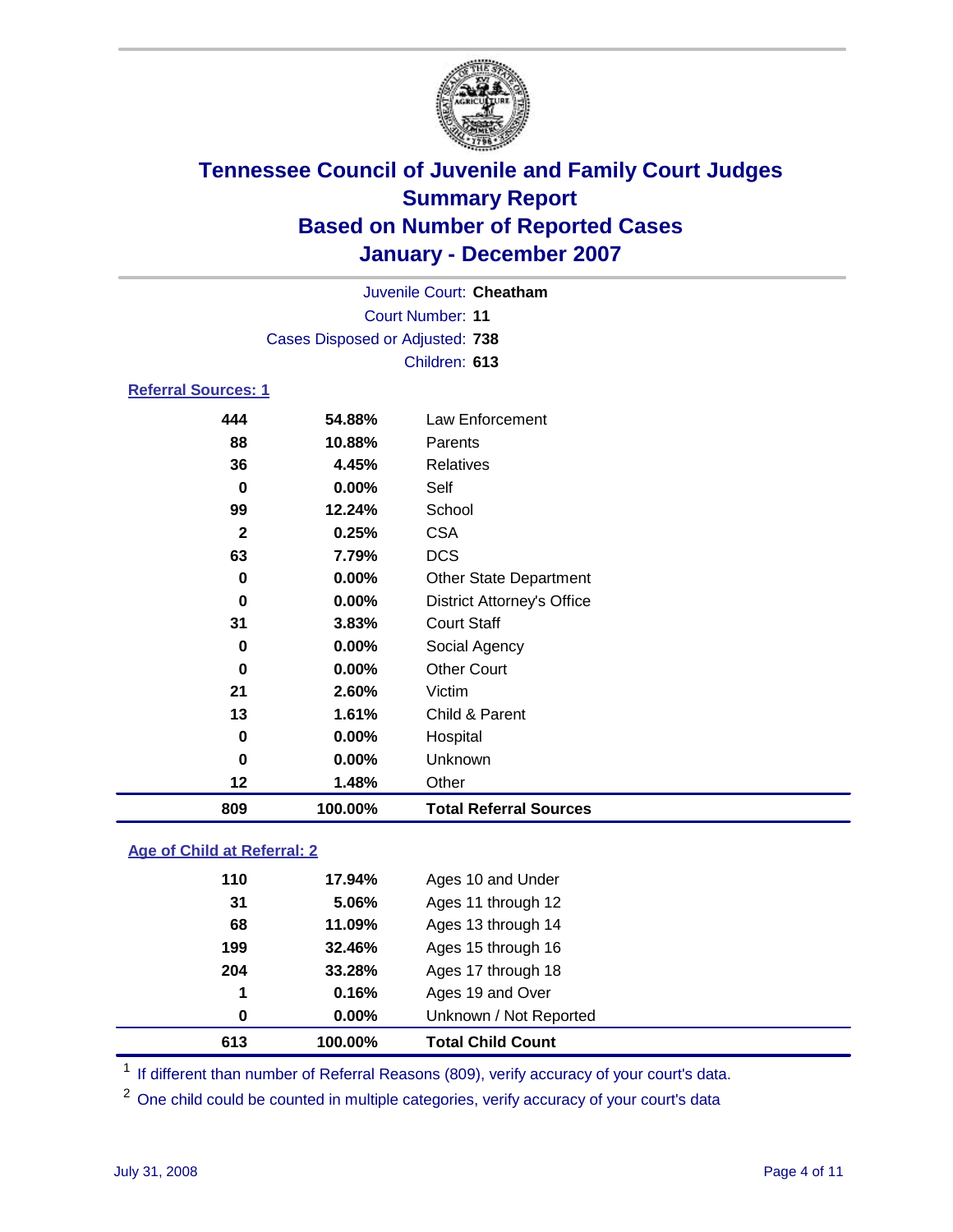

| Juvenile Court: Cheatham                |                                 |                          |  |  |
|-----------------------------------------|---------------------------------|--------------------------|--|--|
|                                         | Court Number: 11                |                          |  |  |
|                                         | Cases Disposed or Adjusted: 738 |                          |  |  |
|                                         |                                 | Children: 613            |  |  |
| Sex of Child: 1                         |                                 |                          |  |  |
| 371                                     | 60.52%                          | Male                     |  |  |
| 242                                     | 39.48%                          | Female                   |  |  |
| $\bf{0}$                                | 0.00%                           | Unknown                  |  |  |
| 613                                     | 100.00%                         | <b>Total Child Count</b> |  |  |
| Race of Child: 1                        |                                 |                          |  |  |
| 596                                     | 97.23%                          | White                    |  |  |
| 9                                       | 1.47%                           | African American         |  |  |
| 0                                       | 0.00%                           | Native American          |  |  |
| $\mathbf 2$                             | 0.33%                           | Asian                    |  |  |
| 5                                       | 0.82%                           | Mixed                    |  |  |
| 1                                       | 0.16%                           | Unknown                  |  |  |
| 613                                     | 100.00%                         | <b>Total Child Count</b> |  |  |
| <b>Hispanic Origin: 1</b>               |                                 |                          |  |  |
| 5                                       | 0.82%                           | Yes                      |  |  |
| 608                                     | 99.18%                          | <b>No</b>                |  |  |
| $\mathbf 0$                             | 0.00%                           | Unknown                  |  |  |
| 613                                     | 100.00%                         | <b>Total Child Count</b> |  |  |
| <b>School Enrollment of Children: 1</b> |                                 |                          |  |  |
| 527                                     | 85.97%                          | Yes                      |  |  |
| 78                                      | 12.72%                          | <b>No</b>                |  |  |
| 8                                       | 1.31%                           | Unknown                  |  |  |
| 613                                     | 100.00%                         | <b>Total Child Count</b> |  |  |

One child could be counted in multiple categories, verify accuracy of your court's data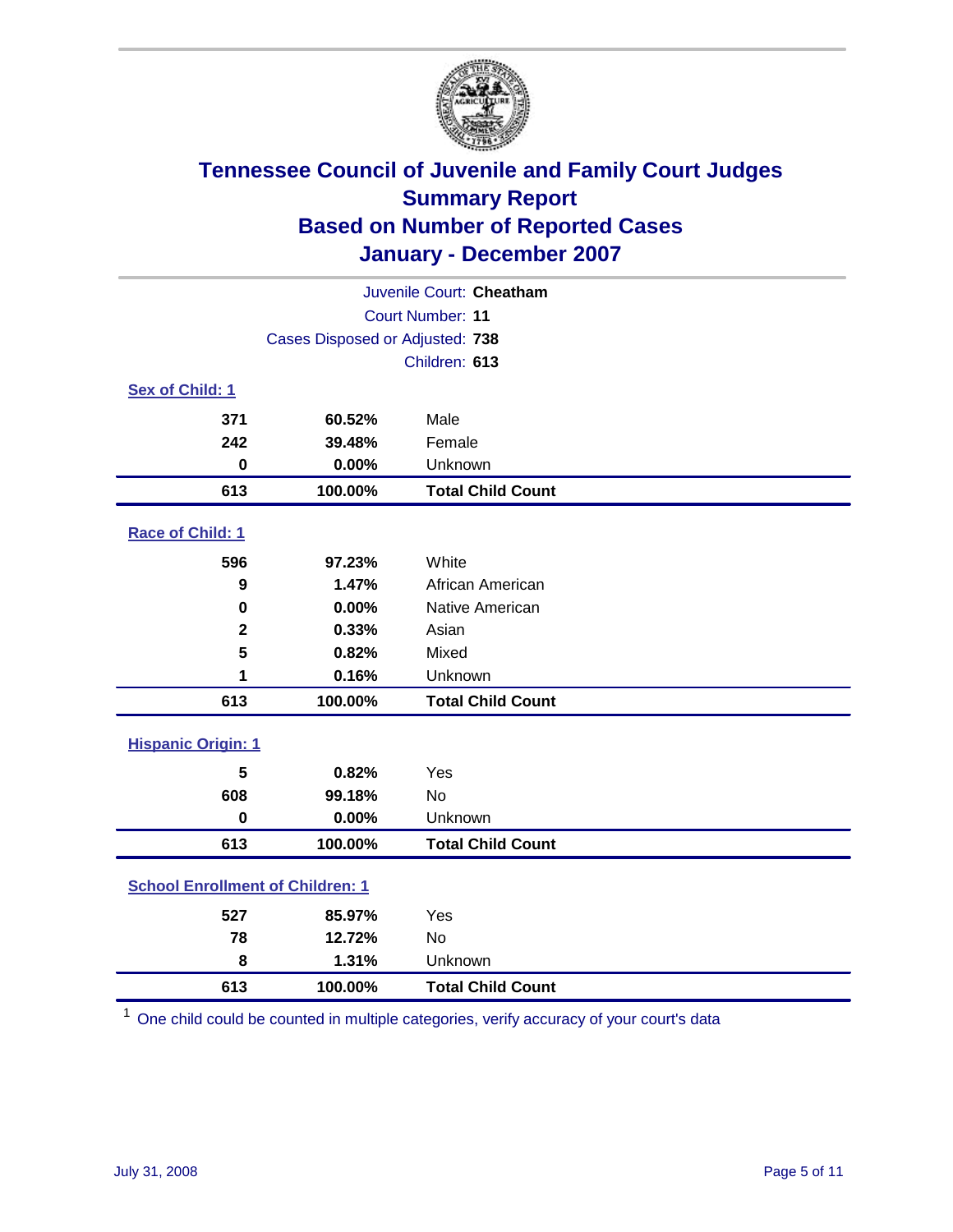

Court Number: **11** Juvenile Court: **Cheatham** Cases Disposed or Adjusted: **738** Children: **613**

### **Living Arrangement of Child at Time of Referral: 1**

| 613          | 100.00%  | <b>Total Child Count</b>     |
|--------------|----------|------------------------------|
| 16           | 2.61%    | Other                        |
| $\mathbf{2}$ | 0.33%    | Unknown                      |
| 0            | $0.00\%$ | Independent                  |
| 1            | 0.16%    | In an Institution            |
| 0            | $0.00\%$ | In a Residential Center      |
| 3            | 0.49%    | In a Group Home              |
| 23           | 3.75%    | With Foster Family           |
| 0            | $0.00\%$ | With Adoptive Parents        |
| 60           | 9.79%    | <b>With Relatives</b>        |
| 71           | 11.58%   | <b>With Father</b>           |
| 165          | 26.92%   | With Mother                  |
| 44           | 7.18%    | With Mother and Stepfather   |
| 21           | 3.43%    | With Father and Stepmother   |
| 207          | 33.77%   | With Both Biological Parents |
|              |          |                              |

### **Type of Detention: 2**

| 738 | 100.00%  | <b>Total Detention Count</b> |
|-----|----------|------------------------------|
| 1   | 0.14%    | Other                        |
| 737 | 99.86%   | Does Not Apply               |
| 0   | $0.00\%$ | <b>Unknown</b>               |
| 0   | 0.00%    | <b>Psychiatric Hospital</b>  |
| 0   | $0.00\%$ | Jail - No Separation         |
| 0   | $0.00\%$ | Jail - Partial Separation    |
| 0   | $0.00\%$ | Jail - Complete Separation   |
| 0   | $0.00\%$ | Juvenile Detention Facility  |
| 0   | $0.00\%$ | Non-Secure Placement         |
|     |          |                              |

<sup>1</sup> One child could be counted in multiple categories, verify accuracy of your court's data

<sup>2</sup> If different than number of Cases (738) verify accuracy of your court's data.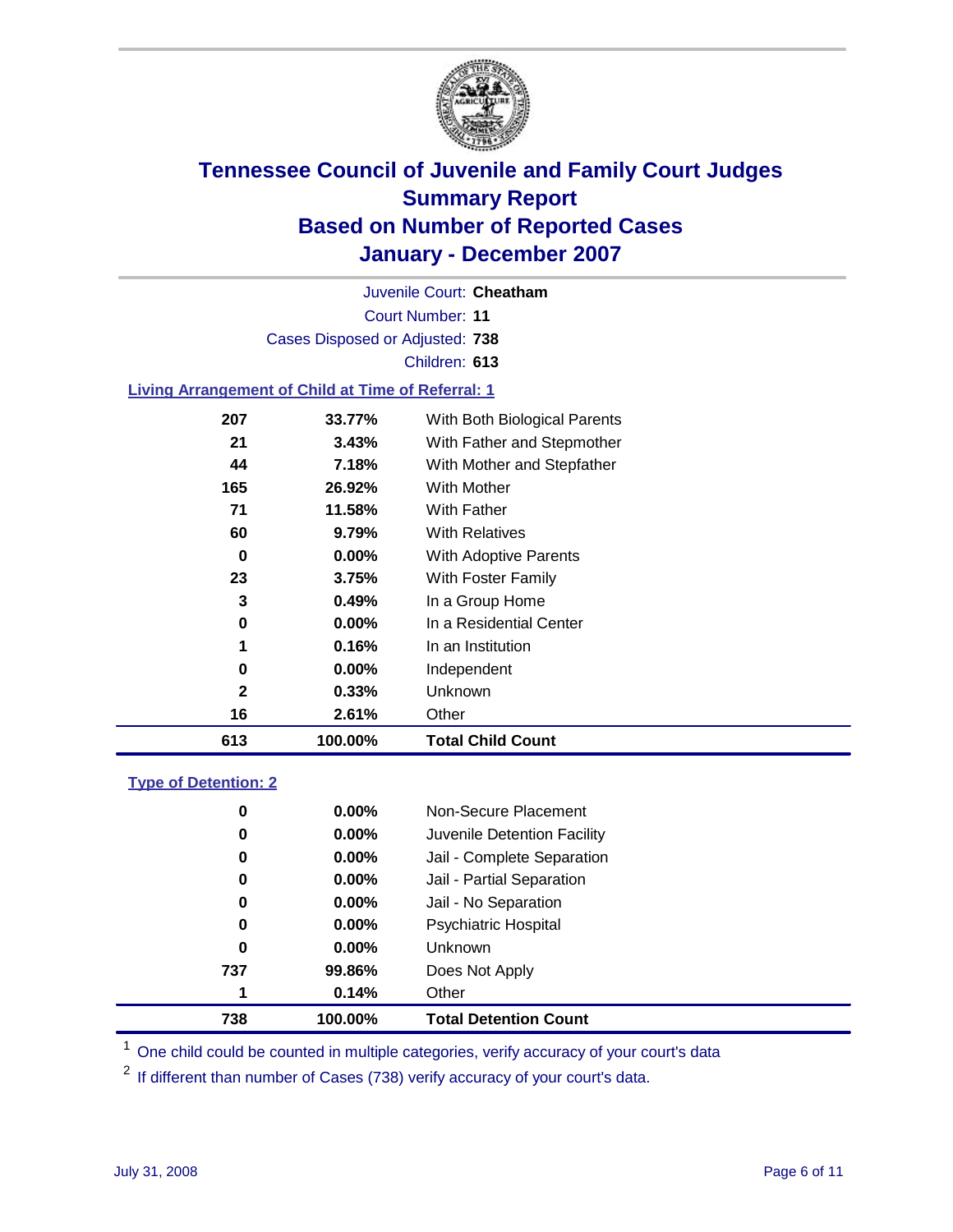

|                                                    | Juvenile Court: Cheatham        |                                      |  |  |  |
|----------------------------------------------------|---------------------------------|--------------------------------------|--|--|--|
|                                                    | Court Number: 11                |                                      |  |  |  |
|                                                    | Cases Disposed or Adjusted: 738 |                                      |  |  |  |
|                                                    |                                 | Children: 613                        |  |  |  |
| <b>Placement After Secure Detention Hearing: 1</b> |                                 |                                      |  |  |  |
| 0                                                  | 0.00%                           | Returned to Prior Living Arrangement |  |  |  |
| 0                                                  | 0.00%                           | Juvenile Detention Facility          |  |  |  |
| 0                                                  | 0.00%                           | Jail                                 |  |  |  |
| 0                                                  | 0.00%                           | Shelter / Group Home                 |  |  |  |
| 0                                                  | 0.00%                           | <b>Foster Family Home</b>            |  |  |  |
| 0                                                  | 0.00%                           | Psychiatric Hospital                 |  |  |  |
| 0                                                  | 0.00%                           | Unknown / Not Reported               |  |  |  |
| 737                                                | 99.86%                          | Does Not Apply                       |  |  |  |
| 1                                                  | 0.14%                           | Other                                |  |  |  |
| 738                                                | 100.00%                         | <b>Total Placement Count</b>         |  |  |  |
| <b>Intake Actions: 2</b>                           |                                 |                                      |  |  |  |
|                                                    |                                 |                                      |  |  |  |
| 510                                                | 63.04%                          | <b>Petition Filed</b>                |  |  |  |
| 3                                                  | 0.37%                           | <b>Motion Filed</b>                  |  |  |  |
| 296                                                | 36.59%                          | <b>Citation Processed</b>            |  |  |  |
| 0                                                  | 0.00%                           | Notification of Paternity Processed  |  |  |  |
| 0                                                  | 0.00%                           | Scheduling of Judicial Review        |  |  |  |
| 0                                                  | 0.00%                           | Scheduling of Administrative Review  |  |  |  |
| 0                                                  | 0.00%                           | Scheduling of Foster Care Review     |  |  |  |
| 0                                                  | 0.00%                           | Unknown                              |  |  |  |
| 0                                                  | 0.00%                           | Does Not Apply                       |  |  |  |
| 0                                                  | 0.00%                           | Other                                |  |  |  |
| 809                                                | 100.00%                         | <b>Total Intake Count</b>            |  |  |  |

<sup>1</sup> If different than number of Cases (738) verify accuracy of your court's data.

<sup>2</sup> If different than number of Referral Reasons (809), verify accuracy of your court's data.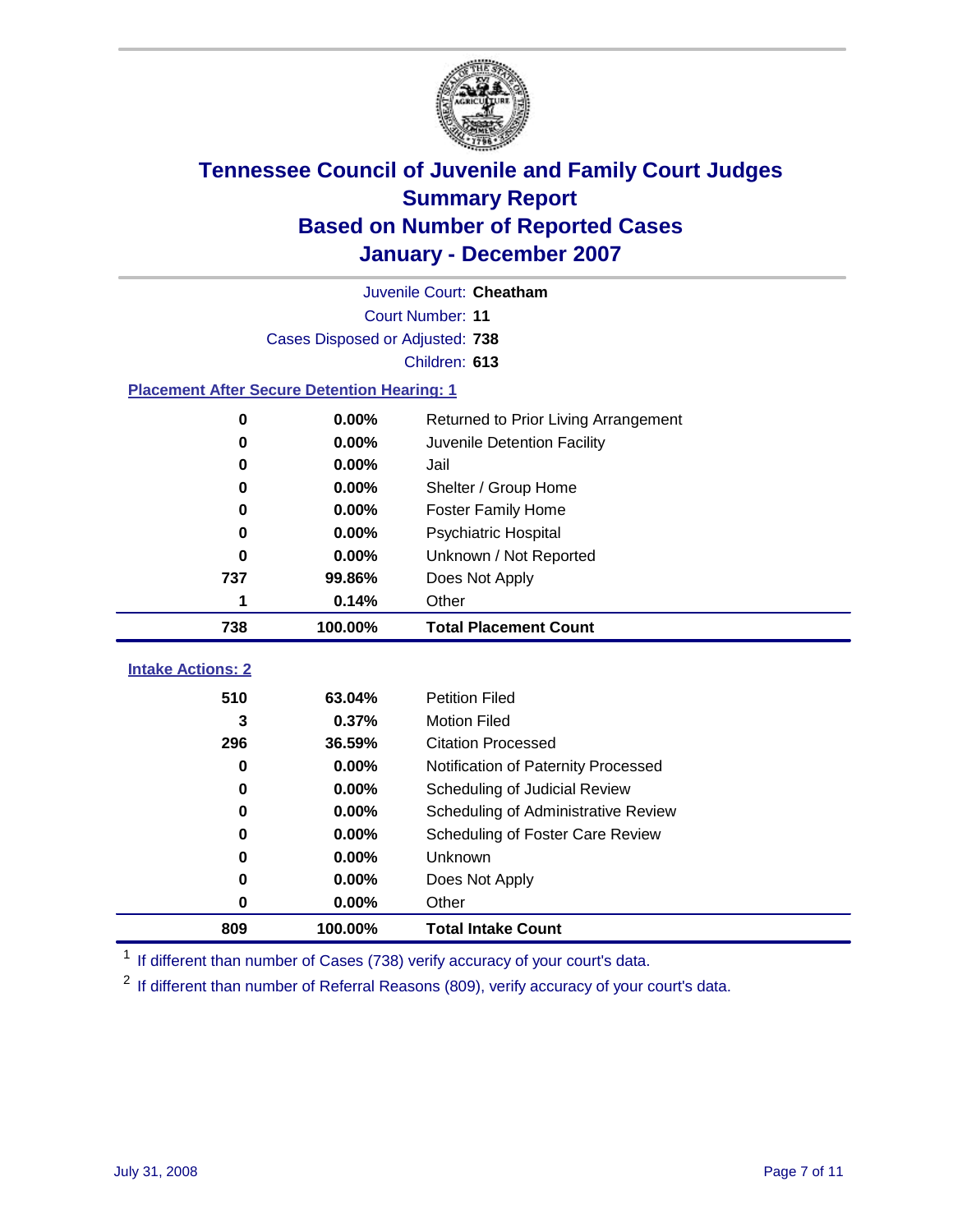

Court Number: **11** Juvenile Court: **Cheatham** Cases Disposed or Adjusted: **738** Children: **613**

### **Last Grade Completed by Child: 1**

| 4           | 0.65%   | Kindergarten             |
|-------------|---------|--------------------------|
| 4           | 0.65%   | 1st Grade                |
| 0           | 0.00%   | 2nd Grade                |
| 1           | 0.16%   | 3rd Grade                |
| 5           | 0.82%   | 4th Grade                |
| 9           | 1.47%   | 5th Grade                |
| 14          | 2.28%   | 6th Grade                |
| 31          | 5.06%   | 7th Grade                |
| 47          | 7.67%   | 8th Grade                |
| 80          | 13.05%  | 9th Grade                |
| 117         | 19.09%  | 10th Grade               |
| 89          | 14.52%  | 11th Grade               |
| 7           | 1.14%   | 12th Grade               |
| 0           | 0.00%   | Non-Graded Special Ed    |
| $\mathbf 2$ | 0.33%   | <b>GED</b>               |
|             | 0.16%   | Graduated                |
| 0           | 0.00%   | Never Attended School    |
| 138         | 22.51%  | Unknown                  |
| 0           | 0.00%   | Other                    |
| 613         | 100.00% | <b>Total Child Count</b> |

### **Enrolled in Special Education: 1**

| 613 | 100.00% | <b>Total Child Count</b> |  |
|-----|---------|--------------------------|--|
| 135 | 22.02%  | Unknown                  |  |
| 452 | 73.74%  | No                       |  |
| 26  | 4.24%   | Yes                      |  |
|     |         |                          |  |

<sup>1</sup> One child could be counted in multiple categories, verify accuracy of your court's data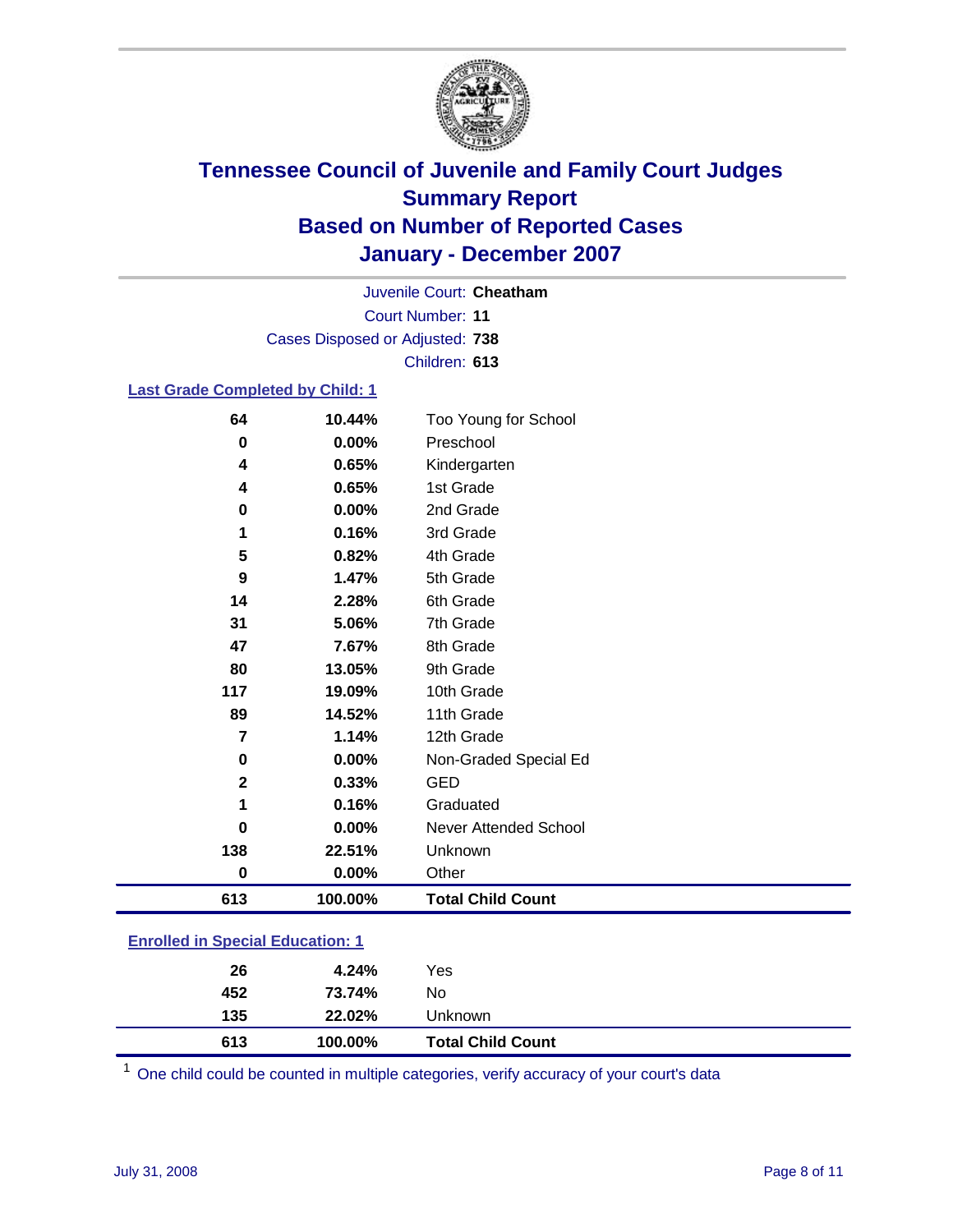

|                              | Juvenile Court: Cheatham        |                           |  |  |
|------------------------------|---------------------------------|---------------------------|--|--|
|                              |                                 | Court Number: 11          |  |  |
|                              | Cases Disposed or Adjusted: 738 |                           |  |  |
|                              |                                 | Children: 613             |  |  |
| <b>Action Executed By: 1</b> |                                 |                           |  |  |
| 809                          | 100.00%                         | Judge                     |  |  |
| 0                            | $0.00\%$                        | Referee                   |  |  |
| 0                            | $0.00\%$                        | <b>YSO</b>                |  |  |
| 0                            | 0.00%                           | Other                     |  |  |
| 0                            | 0.00%                           | Unknown / Not Reported    |  |  |
| 809                          | 100.00%                         | <b>Total Action Count</b> |  |  |

### **Formal / Informal Actions: 1**

| 0   | $0.00\%$ | Dismissed                                        |
|-----|----------|--------------------------------------------------|
| 0   | $0.00\%$ | Retired / Nolle Prosequi                         |
| 296 | 36.59%   | <b>Complaint Substantiated Delinquent</b>        |
| 347 | 42.89%   | <b>Complaint Substantiated Status Offender</b>   |
| 72  | 8.90%    | <b>Complaint Substantiated Dependent/Neglect</b> |
| 0   | 0.00%    | <b>Complaint Substantiated Abused</b>            |
| 0   | $0.00\%$ | <b>Complaint Substantiated Mentally III</b>      |
| 0   | $0.00\%$ | Informal Adjustment                              |
| 0   | $0.00\%$ | <b>Pretrial Diversion</b>                        |
| 0   | $0.00\%$ | <b>Transfer to Adult Court Hearing</b>           |
| 0   | 0.00%    | Charges Cleared by Transfer to Adult Court       |
| 0   | $0.00\%$ | Special Proceeding                               |
| 0   | $0.00\%$ | <b>Review Concluded</b>                          |
| 0   | $0.00\%$ | Case Held Open                                   |
| 94  | 11.62%   | Other                                            |
| 0   | $0.00\%$ | Unknown / Not Reported                           |
| 809 | 100.00%  | <b>Total Action Count</b>                        |

<sup>1</sup> If different than number of Referral Reasons (809), verify accuracy of your court's data.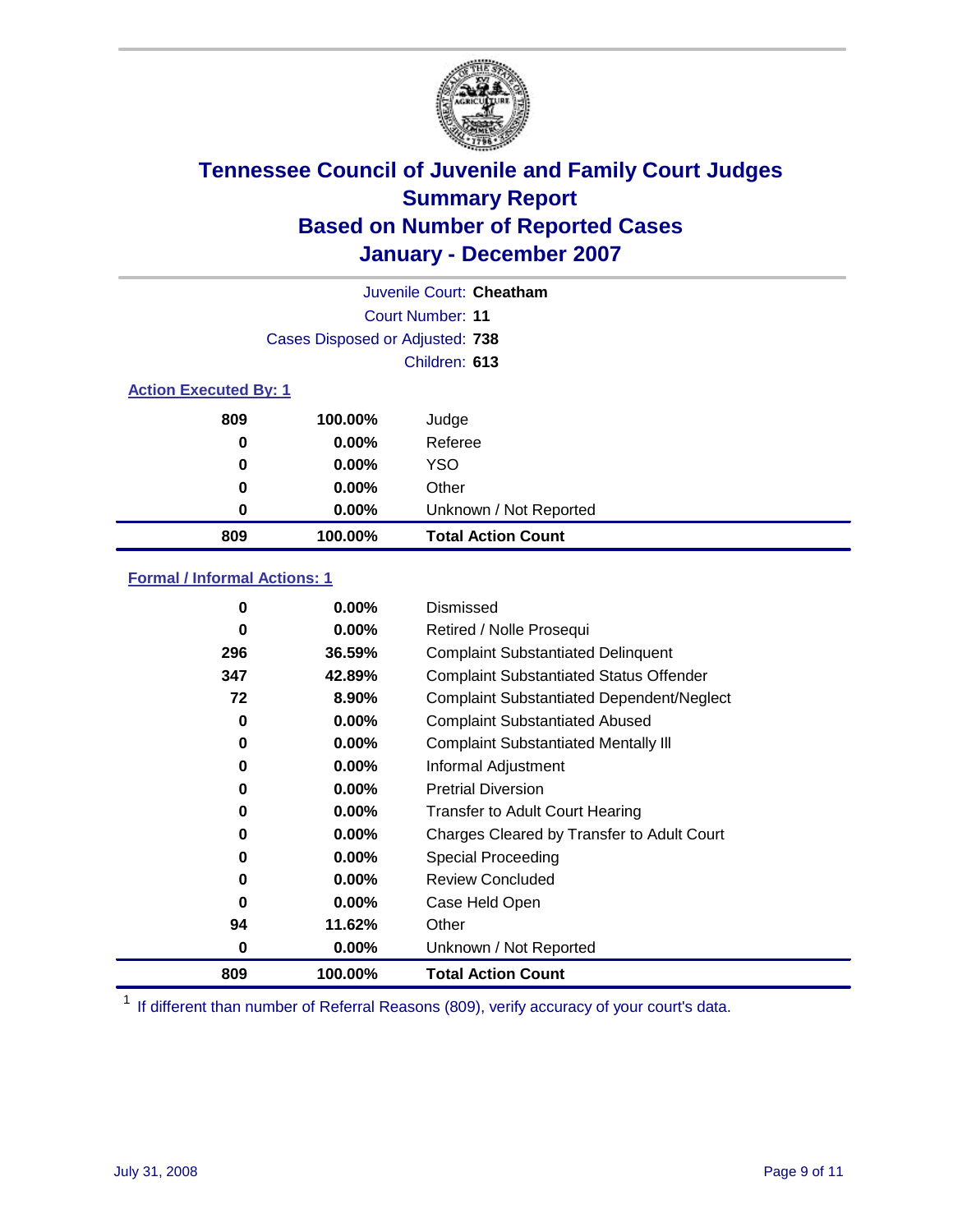

|                       |                                 | Juvenile Court: Cheatham                              |
|-----------------------|---------------------------------|-------------------------------------------------------|
|                       |                                 | Court Number: 11                                      |
|                       | Cases Disposed or Adjusted: 738 |                                                       |
|                       |                                 | Children: 613                                         |
| <b>Case Outcomes:</b> |                                 | There can be multiple outcomes for one child or case. |
| 296                   | 14.69%                          | <b>Case Dismissed</b>                                 |
| 20                    | 0.99%                           | Case Retired or Nolle Prosequi                        |
| 5                     | 0.25%                           | Warned / Counseled                                    |
| 5                     | 0.25%                           | <b>Held Open For Review</b>                           |
| 68                    | 3.37%                           | Supervision / Probation to Juvenile Court             |
| 0                     | 0.00%                           | <b>Probation to Parents</b>                           |
| 0                     | 0.00%                           | Referral to Another Entity for Supervision / Service  |
| 1                     | 0.05%                           | Referred for Mental Health Counseling                 |
| 77                    | 3.82%                           | Referred for Alcohol and Drug Counseling              |
| 0                     | 0.00%                           | <b>Referred to Alternative School</b>                 |
| 0                     | 0.00%                           | Referred to Private Child Agency                      |
| 78                    | 3.87%                           | Referred to Defensive Driving School                  |
| 0                     | 0.00%                           | Referred to Alcohol Safety School                     |
| 1                     | 0.05%                           | Referred to Juvenile Court Education-Based Program    |
| 16                    | 0.79%                           | Driver's License Held Informally                      |
| 0                     | 0.00%                           | <b>Voluntary Placement with DMHMR</b>                 |
| 0                     | 0.00%                           | <b>Private Mental Health Placement</b>                |
| 0                     | 0.00%                           | Private MR Placement                                  |
| 0                     | 0.00%                           | Placement with City/County Agency/Facility            |
| 22                    | 1.09%                           | Placement with Relative / Other Individual            |
| 81                    | 4.02%                           | Fine                                                  |
| 207                   | 10.27%                          | <b>Public Service</b>                                 |
| 29                    | 1.44%                           | Restitution                                           |
| 0                     | 0.00%                           | <b>Runaway Returned</b>                               |
| 44                    | 2.18%                           | No Contact Order                                      |
| 2                     | 0.10%                           | Injunction Other than No Contact Order                |
| 3                     | 0.15%                           | <b>House Arrest</b>                                   |
| 0                     | 0.00%                           | <b>Court Defined Curfew</b>                           |
| 0                     | 0.00%                           | Dismissed from Informal Adjustment                    |
| 0                     | 0.00%                           | <b>Dismissed from Pretrial Diversion</b>              |
| 0                     | 0.00%                           | Released from Probation                               |
| 1                     | 0.05%                           | <b>Transferred to Adult Court</b>                     |
| 0                     | 0.00%                           | <b>DMHMR Involuntary Commitment</b>                   |